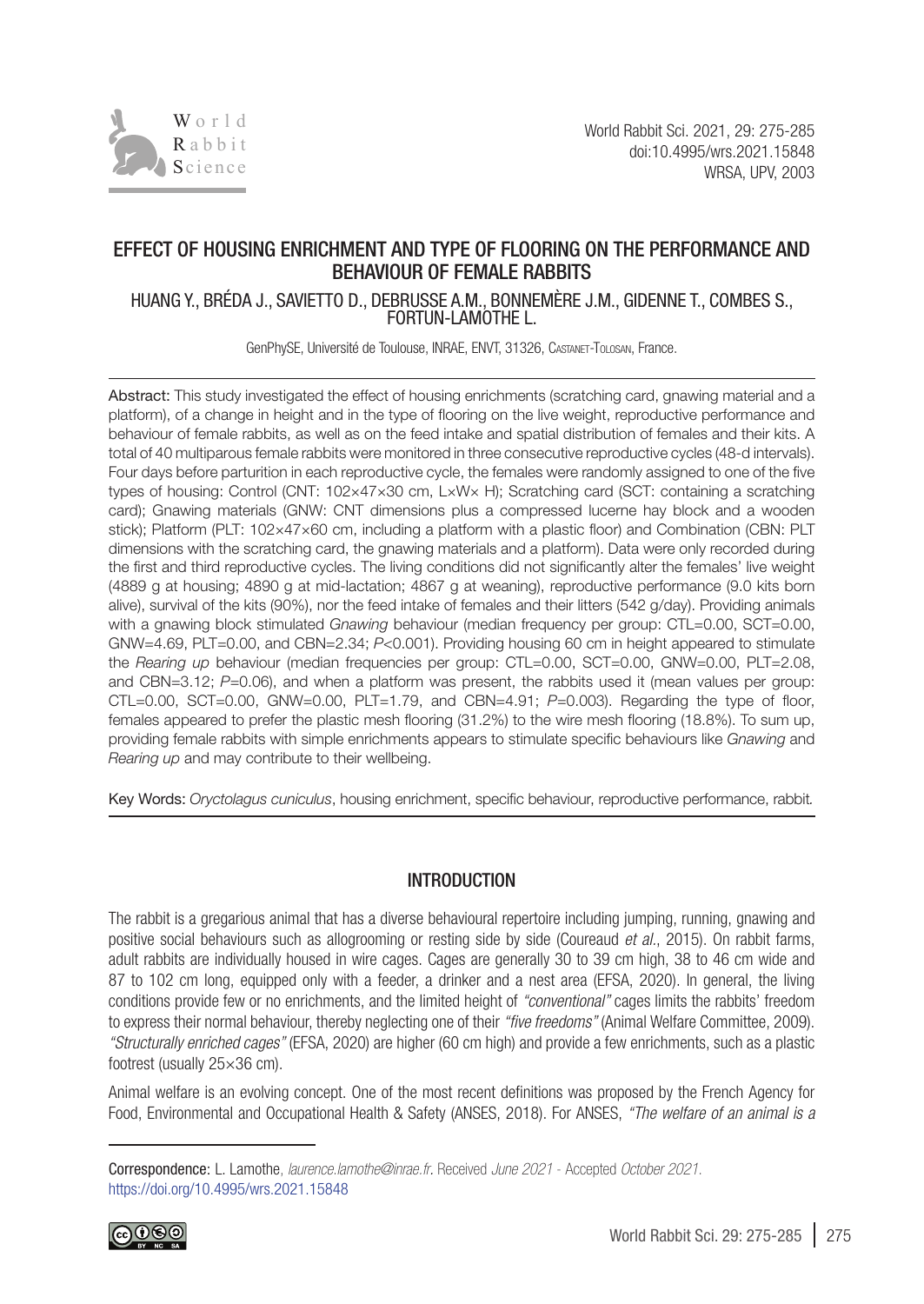#### Huang *et al.*

*positive mental and physical state as related to the fulfilment of its physiological and behaviour needs in addition to its expectations…"* This definition introduces the notion that an animal should have access to a series of environmental stimuli to fulfil its needs, in addition to the mere presence of a plastic footrest or a platform.

In the opinion of [Baumans \(2005\)](#page-9-4), the environment of a captive rabbit should be designed to accommodate its needs. Drinking, eating and sleeping are basic physiological needs, while social contact, exploring, foraging, grooming, digging, nest building and hiding can be considered as essential innate behaviours ([Baumans, 2005](#page-9-4)). To fulfil these needs, the living environment of captive animals should be designed to provide additional features for the animals that enable them to express their natural behaviours. These features, called environmental enrichments, should focus on behaviours that are strongly motivated. [Baumans \(2005\)](#page-9-4) classifies enrichments in two main categories: social and physical. Social enrichments can be achieved by direct or indirect conspecific contact and/or contraspecific contact, including with humans. Collective housing of rabbits is believed to improve welfare by allowing social interactions between adult females. However, aggressions and the incidence of injured rabbits after grouping remain an unsolved problem (Buijs *et al.,* [2015](#page-9-5); [Rommers and De Greef, 2018](#page-10-0); Huang *et al.*[, in press\)](#page-10-1). When group housing is not possible, social noncontact enrichments such as visual, auditory and olfactory communication with other individuals should be allowed. Physical enrichments include complexity (how the space is structured), nesting materials and sensory and nutritional enrichments. [Baumans \(2005\)](#page-9-4) states that *"*suitable enrichment for rabbits includes at minimum roughage, hay blocks or chew sticks, as well as an area for withdrawal and lookout (e.g. a platform)*"*.

When housed in *"*conventional cages*"*, adult rabbits cannot run, jump, rear up, gnaw or scratch [\(Hawkins](#page-10-2) *et al.*, 2008; Leach *et al.*[, 2009\)](#page-10-3), and in the absence of environmental enrichment, stereotypic behaviours may occur ([Verga](#page-10-4) *et al.,* [2007\)](#page-10-4). Additionally, wire-mesh floors are responsible for a high incidence of pododermatitis - "sore hocks" - [\(Rosell](#page-10-5) [and De la Fuente, 2009](#page-10-5)). It is therefore necessary to provide alternative housing that respects rabbits' physiological and behavioural needs. The alternatives may also help maintain the health and productivity of animals, thereby ensuring the economic sustainability of rabbit farming (Szendrő *et al.,* 2019).

The aim of the present study was to investigate to what extent the provision a series of simple enrichments of the *"conventional cage"* provide rabbits with the opportunity to express some of their natural behaviours like *Scratching*, *Gnawing*, *Rearing up*, *Jumping* or *Hiding*. We also studied the rabbits' use of space when they had access to a plastic-mesh floor area, intended to provide a more comfortable flooring for adult animals. The overall health status and reproductive performances of females were also assessed.

# MATERIAL AND METHODS

This study was conducted in strict accordance with European Union (2010) recommendations and with French legislation on the protection of animals used for scientific purposes (EU Directive 2010/63/EU, Official Journal of the French Republic; Decree N°. 2013-118) at the rabbit experimental unit of INRAE GenPhySE lab. All the protocols were approved by ethics committee N° 115 of the Ministry of National Education, Higher Education and Research (approval number 16330-2018072716211212).

### *Animals and farming practices*

We monitored 40 multiparous (average parturitions: 6.4) crossbreed rabbit females (PS19; Hypharm, Roussay, 49450 Sèvremoine, France) in two out of three consecutive reproductive cycles. Each cycle started at the birth of a litter (day 0) and ended when the litter was weaned (day 35). In each cycle, females were re-inseminated 17 d after parturition using the semen of males of the INRA1001 breed, INRAE Occitanie Toulouse, France), following a 49-d interval between two kindlings. The first cycle started in May 2018 and the third cycle ended in September 2018. Data were only recorded in the first and third reproductive cycles. During the second reproductive cycle, only normal animal care was provided, in addition to checking their health status.

Four days before parturition, a plastic nest box filled with wood chips was placed in each cage. From then until weaning, females had free access to their nest at all times. At birth, the size of litters was set at 8-9 rabbit kits in cycle 1, and 10 rabbit kits in cycle 3 using culling and cross-fostering.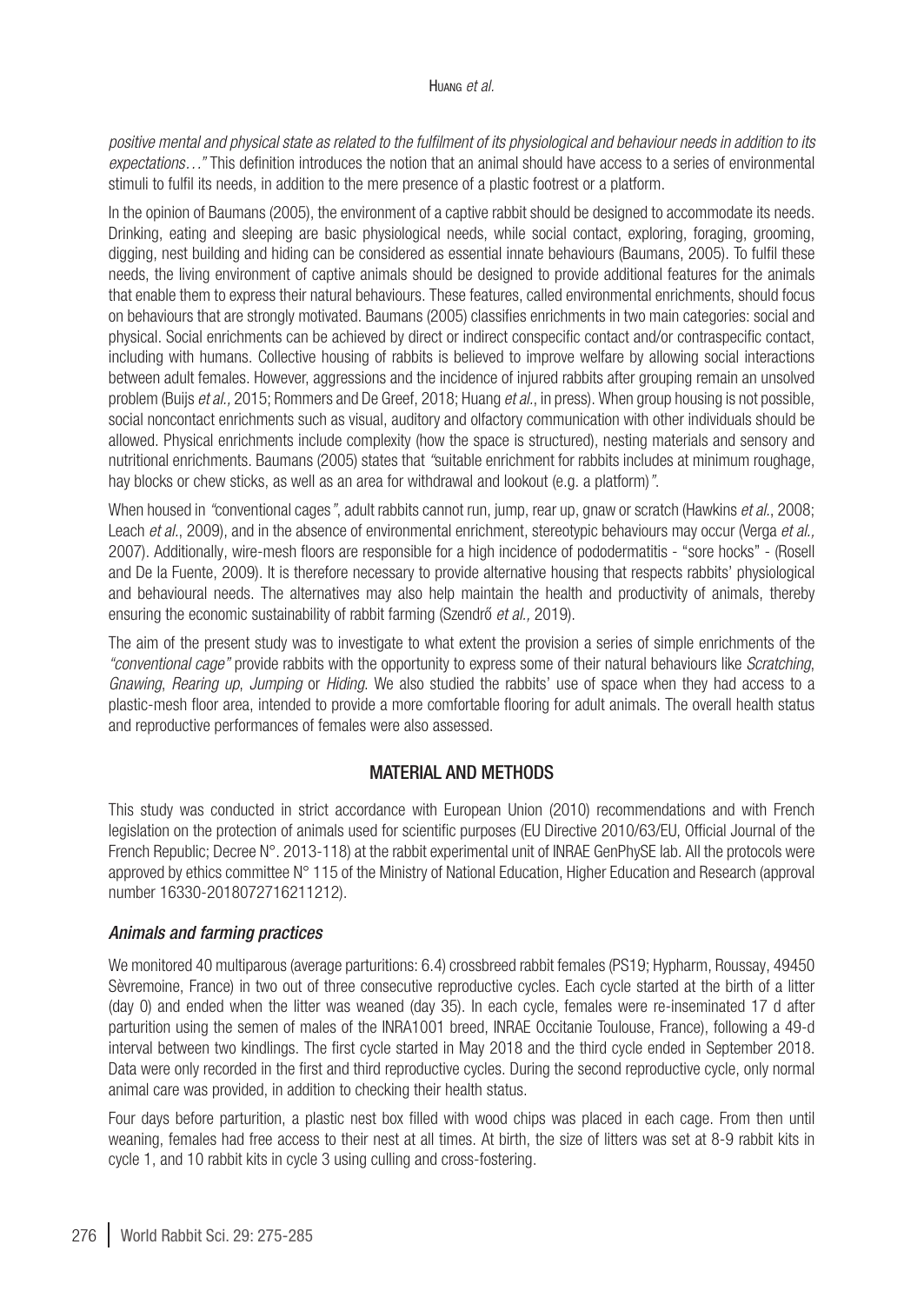Animals had permanent access to water and commercial pelleted feed for reproducing females (16.4 MJ of gross energy and 172 g of crude protein per kg of dry matter). The photoperiod was set at 16 h light and 8 h dark and the regulation of ambient temperature was set to between 15°C and 28°C.

## *Housing conditions and experimental groups*

To investigate how a series of simple adjustments of the "*conventional cage*" provides rabbits with the opportunity to express some of their natural behaviours like *Scratching*, *Gnawing*, *Rearing up*, *Jumping* or *Hiding*, we adapted 32 conventional cages into 4 experimental housing systems (Scratching: SCT; Gnawing: GNW; Platform: PLT and Combination: CBN) and compared them with eight unchanged conventional ones (Control: CTL). The sizes of the cages and the physical enrichments provided are reported in [Table 1](#page-2-0) and Figure 1 shows the spatial organisation of CTL and CBN housing systems. In the SCT group, a black scratching card (which shows a trace of colour when scratched) was fixed inside the housing using a  $15\times15$  cm PVC frame. In the PLT group, a plastic mesh platform (25×45 cm, width×length) placed 30 cm above the cage floor in the middle of the cage (two sides of the platform touching the sides of the housing). In the GNW group, the housing was enriched with organic gnawing materials: a compacted forage block (80% lucerne, length 20 cm weight 1 kg) and two 20 cm long untreated hard- (beech) and soft- (pine) wood sticks. In the CBN group, the cage was enriched with organic gnawing materials, a black scratching card and a plastic mesh platform (25×45 cm, width×length) placed 30 cm above the cage floor in the middle of the cage.

The use of space in the presence of a plastic mesh floor (assumed to be more comfortable) was assessed by dividing the floor area (outside the nest box) in half (½ covered with wire mesh and ½ with plastic mesh). The plastic floor was placed on one side of the nest box in half the cages, and on the other side in the other half. To avoid any confounding effect between floor type preference and enrichment use, the scratching cards and/or the gnawing material were always placed in the same position. In this way, in half the cages the enrichments were located on a plastic-mesh floor and in the other half, on a wire-mesh floor.

As animals do become familiar with their environment, we randomly assigned each female to a new environment four days before parturition. This meant that each housing condition was used and explored by 16 female rabbits (hereafter referred to as statistical units).

# *Performance evaluation*

*The live weight and health status of the female rabbits*. Each female was weighed on six occasions: upon housing (four days before parturition), at artificial insemination and at weaning in the first and third cycles. The health status of each rabbit was assessed visually just before weighing.

*Female feed intake during lactation.* Feed intake was monitored every week starting 11 d after birth and continued for three consecutive weeks (from 11 to 32 d). As rabbit kits start to ingest solid feed around 18 d old, feed intake during the last two weeks of lactation represented the joint intake of a female and her litter.

| Housing condition | No. | Size (width $\times$ length $\times$ heigth) | Scratching card <sup>1</sup> | Gnawing material <sup>2</sup> | Platform <sup>3</sup> |
|-------------------|-----|----------------------------------------------|------------------------------|-------------------------------|-----------------------|
| Control           |     | $47\times102\times30$ cm                     |                              |                               |                       |
| Scratching        |     | $47\times102\times30$ cm                     | Yes                          |                               |                       |
| Gnawing           |     | $47\times102\times30$ cm                     |                              | Yes                           |                       |
| Platform          |     | $47\times102\times60$ cm                     |                              |                               | Yes                   |
| Combination       |     | $47\times102\times60$ cm                     | Yes                          | Yes                           | Yes                   |

<span id="page-2-0"></span>Table 1: Size and physical enrichments in each of the five housing conditions.

1 Scratching card: a black scratching card (which shows a trace of colour when scratched) was fixed inside the housing using a 15×15 cm PVC frame*.*

2 Organic gnawing material: three options; a compacted forage block (80% lucerne, length 20 cm weight 1 kg) and two 20 cm long untreated hard- (beech) and soft- (pine) wood sticks.

3 Platform: a plastic mesh platform (25×45 cm, width×length) placed 30 cm above the cage floor in the middle of the cage (two sides of the platform touching the sides of the housing).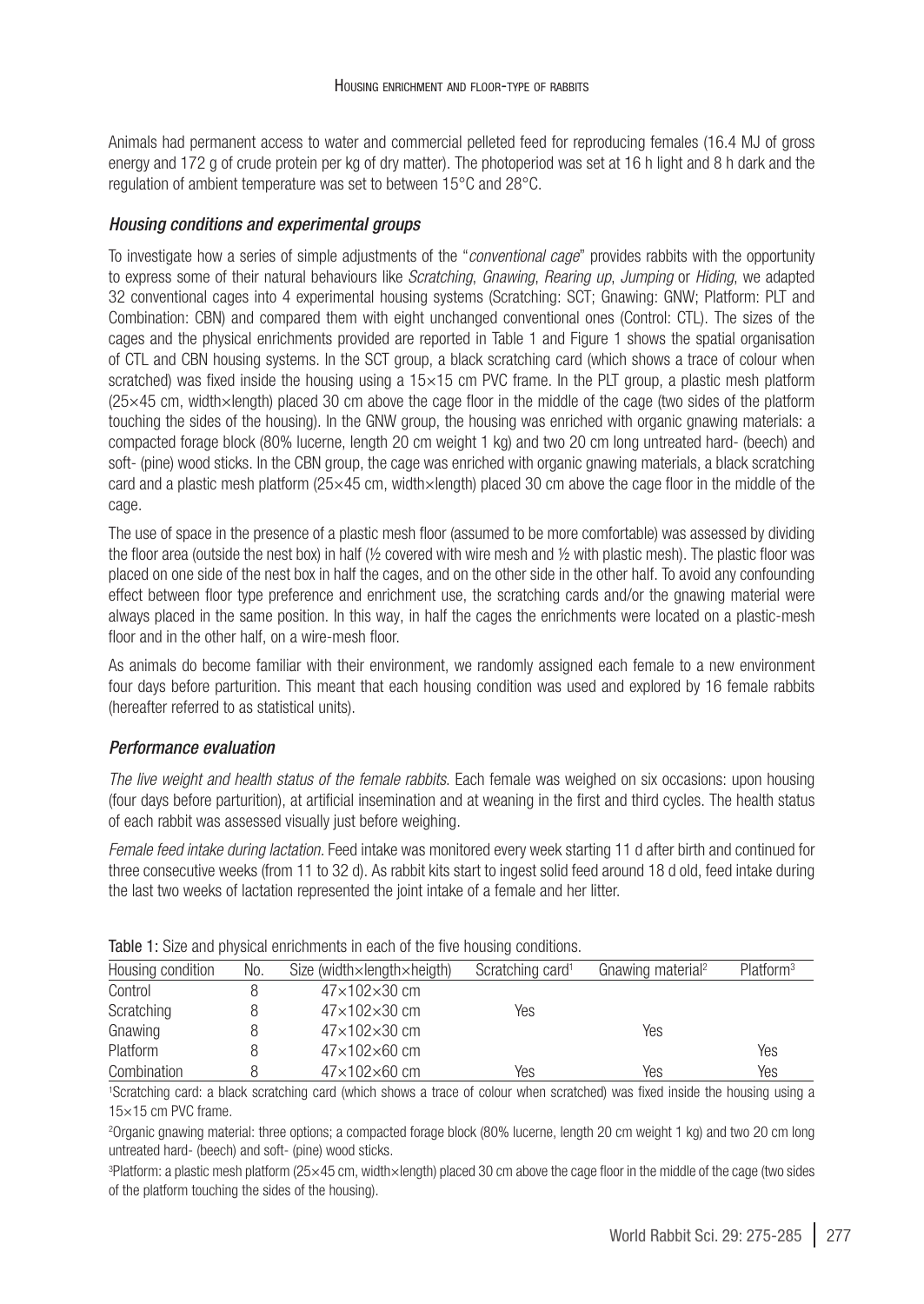

Figure 1: Spatial organisation of control (CTL) and combination (CBN) housing systems.

*Female reproductive performance.* The litter size was evaluated at birth (number of total born and born alive), after cross-fostering and at weaning. The survival rate of the kits during lactation is expressed as the ratio of live kits at weaning to the number of live kits after cross-fostering.

### *Ethogram and behaviour observations*

We adapted the ethogram for cage rabbits proposed by [Podberscek](#page-10-6) *et al.* (1991), and recorded 13 behaviours previously described for the rabbit by [Morton](#page-10-7) *et al.* (1993), Leach *et al.* [\(2009\)](#page-10-3), and Dixon *et al.* [\(2010](#page-9-6)). Each behaviour was sub-classified with respect to *Maintenance*, *Comfort*, *Investigatory*, *Locomotory*, *Maternal* or *Stereotypic* behaviours. *Eating*, *Drinking*, *Sitting* (in upright stationary position, with hind limbs tucked under the rump both active or inactive) and *Resting* (lying on the left or right hand side of the body, or with hind limbs tucked under the rump and fore limbs extended horizontally but inactive, without the head raised or nose moving or ear moving) were all classified as *Maintenance* behaviours. *Grooming*, *Gnawing* (gnawing material) were classified as *Comfort* behaviours. Since *lying active* (with the head raised or nose moving or ear moving) could be considered as subtle vigilance which is directed towards a member of the group in social contexts (Monclús and Rödel, 2008), it was also classified as *Comfort* behaviour. *Rearing up* (both forepaws off the ground, with or without the forelimbs placed on the side of the cage or on another object for support) were all classified as *Investigatory* behaviour. *Hopping* (hops, including horizontal jumps) and *Jumping* (vertical movement up onto the platforms) were classified a *Locomotory* behaviours. *Maternal* behaviours included any interaction of a female with her kits (e.g. lactation, sniffing, allogrooming). Finally, *Stereotypic* behaviours included *Biting cage bars or feeders* and *Clawing at cage walls or corners*.

Observations were performed using the scan sampling method [\(Altmann, 1974](#page-9-7)). The behaviour of each female rabbit and the spatial position of a female and her kits were evaluated by direct observation twice a day (mornings: between 8:00 and 10:00 and afternoons: between 15:00 and 17:00) two days a week starting at week 2 of lactation and continuing for four consecutive weeks (giving a total of 32 direct observations per animal and cycle).

The day before the observations, the observer spent about 30 min in the room to simulate direct observation and to allow the rabbits to become accustomed to his presence. On the observation day, he entered the room and walked around calmly for about ten minutes before starting to record his observations. To reduce visual stress, the dress code and the pattern of movements inside the room were the same throughout the experiment. The observer always positioned himself between two cages to limit the influence of his presence on the female rabbits' behaviour. Each direct observation lasted two minutes. Each rabbit female was observed individually and the behavioural event (yes/no) was recorded at 20-s intervals, giving a total of six independent behavioural events recorded in the two-minute period. The spatial location of each female rabbit in its cage and the number of kits located in the different parts of the cage (on the wire-mesh floor, plastic-mesh floor, platform or nest) were also recorded.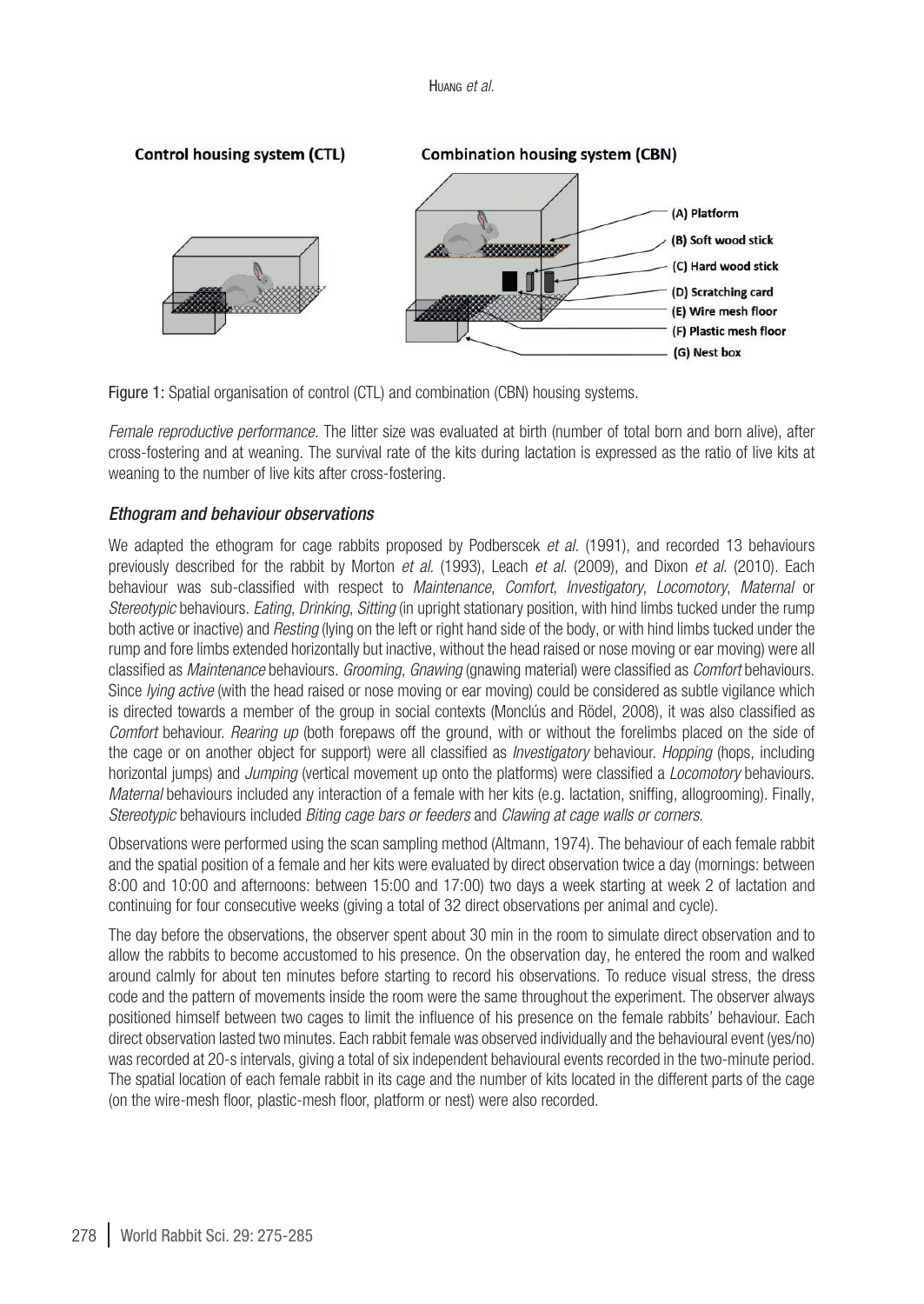#### *Use of gnawing material and scratching cards*

Compacted forage blocks were weighed individually at the beginning and end of reproductive cycles 1 and 3 to quantify their use by the rabbits. A new block was added when necessary. The use of wooden sticks (hard and soft) and the use of scratching cards were evaluated on a four-point scale (Figure 2). For wood sticks: score 0: not used; score 1: little damage and regular edges, score 2: damaged stick and hollowed edges; score 3: badly damaged stick and faces attacks. For scratching cards, score 0: not used; score 1: less than 50% used; score 2: between 50 and 75% used; score 3: more than 75% used) at the end of cycles 1 and 3. A new scratching card or wooden stick was placed in the cage at the beginning of each reproductive cycle.

### *Statistical analyses*

All analyses were performed in R version 4.0.0 (R Core Team, 2020).

*Live weight of female rabbits upon housing, at mid-lactation and at weaning.* These three variables were analysed using a linear model (*lm* function in the R *stats* package). The initial models included *Housing* (5 levels: CTL, SCT, GNW, PLT and CBN), the *Reproductive Cycle* (1 or 3) and their interaction. The age of each female (*i* ) was used as a covariate in the model. Among the three variables studied, the *Reproductive Cycle* and its interaction with *Housing*  were not significant, and thus were excluded from the final model. The final model was:

LW*i* =Housing*<sup>i</sup>* +Age*<sup>i</sup>*  $+e_i$  (1)



# **Gnawing wood sticks**

Score 0



# Score 2



Score 3



Figure 2: Use of gnawing wood sticks and scratching cards. The use was evaluated on a four-point scale (score 0: not used to score 4: deeply used). The photo of score 3 of scratching card shows the picture that can only be seen when the card is completely used.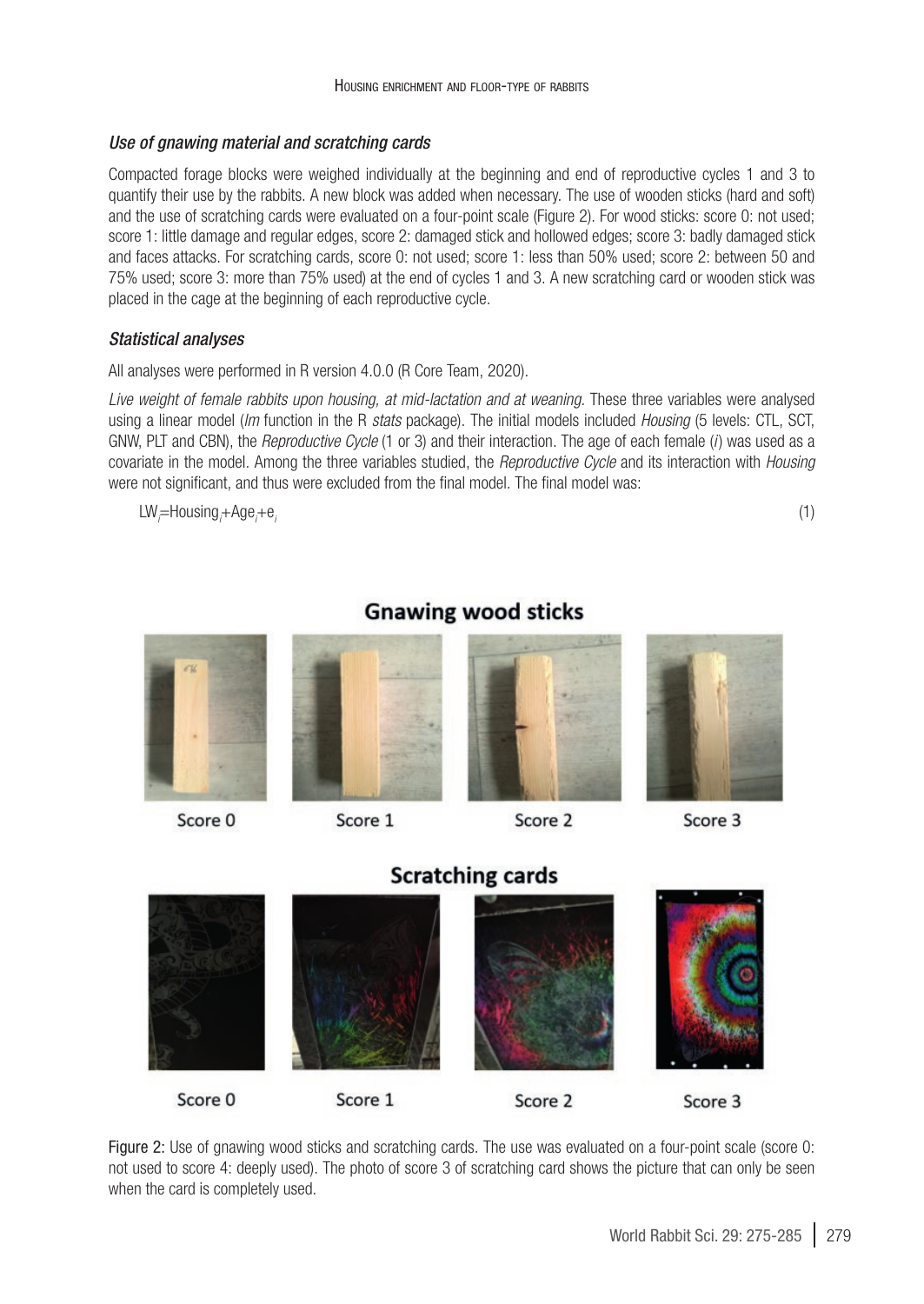#### Huang *et al.*

*Litter sizes at birth, after cross-fostering and at weaning, and survival of the kits during lactation.* These four variables were analysed using a linear model (*lm* function in the R *stats* package). The initial models included *Housing* (5 levels: CTL, SCT, GNW, PLT and CBN), the *Reproductive Cycle* (1 or 3) and their interaction. The age of each female (*i* ) was used as a covariate in the model. Interaction among the four variables studied was not significant, and was thus excluded from the final model. The final model was:

Litter sizes=Housing*<sup>i</sup>* +Reproductive cycle*<sup>i</sup>* +Age*<sup>i</sup>*  $+e_i$  (2)

*Feed intake.* This variable was analysed using a linear model (*lm* function in the R *stats* package). The initial models included *Housing* (5 levels: CTL, SCT, GNW, PLT and CBN), the *Reproductive Cycle* (1 or 3) and their interaction. Litter size at weaning of each female (*i*) was used as a covariate in the model. Interaction among the four variables studied was not significant, and was thus excluded from the final model. The final model was:

Intake<sub>/</sub>=Housing<sub>/</sub>+Reproductive cycle<sub>/</sub>+Litter size at weaning<sub>/</sub>  $+e_i$  (3)

*Use of compact lucerne forage blocks.* Only two housing conditions (CBN and GNW) received a compact forage block. This variable was analysed using a linear model (*lm* function in the R *stats* package). The initial model included *Housing* (2 levels: CBN and GNW) and the *Reproductive Cycle* (2 levels: 1 and 3). Interaction was not significant, and was thus excluded from the final model:

Intake of Lucerne Block<sub>/</sub>=Housing<sub>/</sub>+Reproductive cycle<sub>/</sub>  $+e_i$  (4)

*Use of scratching cards and wood sticks.* Use of scratching cards and wood sticks was scored on a scale from 0 to 4. These variables were analysed using two complementary tests: the independence test and Mood's median test (both included in the R *coin* package). The model only included *Housing*. For the scratching card, only two groups (CBN and SCT) were compared. For the use of wooden sticks, the groups compared were CBN and GNW.

*Behaviour (number of events counted in a two-minute period) and spatial distribution of female rabbits.* Each behaviour and the spatial distribution of the females on the wire-mesh floor, on the plastic-mesh floor, straddling the two types of flooring, and on the platform were analysed using two complimentary tests: the independence test and Mood's median test (both included in the R *coin* package). When a statistical significance was observed (*P*<0.05) a pairwise *post-hoc* Mood's median test was performed to identify which groups differed from the others. The data presented represent the median value of percentages. Reproductive cycle was significant for *Sitting* (*P*<0.001 in both tests), *Resting (P<0.001 in both tests) and <i>Hopping (P<0.005 in both tests)*. For these three variables two independent models were retained, one for *Reproductive Cycle* and one for *Housing*. For the remaining variables (behaviour and spatial distribution) only the model including the *Housing condition* was kept because *Reproductive cycle* was not significant in either test. For behaviour, data were aggregated for weeks 2 to 5 (including both morning and afternoon observations).

*Spatial distribution of rabbit kits.* The percentage of kits located on the plastic-mesh floor (number of kits on the plastic-mesh / total number of kits on the floor×100%) was calculated for each type of housing at each observation to evaluate their choice (giving a total of 1352 records). One sample t-test was carried out to determine if more kits were located on the plastic-mesh floor or on the wire-mesh floor. The influence of the housing group, the presence of females on the plastic-mesh floor (yes or no), parity of females, reproductive cycle, observation time and week of observation on the percentage of kits on plastic-mesh was analysed using a mixed model (female was considered as random effect).

## RESULTS

### *Live weight of female rabbits*

The live weights of the female rabbits recorded upon housing, at mid-lactation and at weaning are listed in [Table 2](#page-6-0). Housing did not affect the live weight of the females. On average, the live weight of the females upon housing was 4889 ( $\pm$ 44.9) g, and no change was observed at mid-lactation (4890 $\pm$ 45.5 g) or upon weaning (4867 $\pm$ 46.4 g).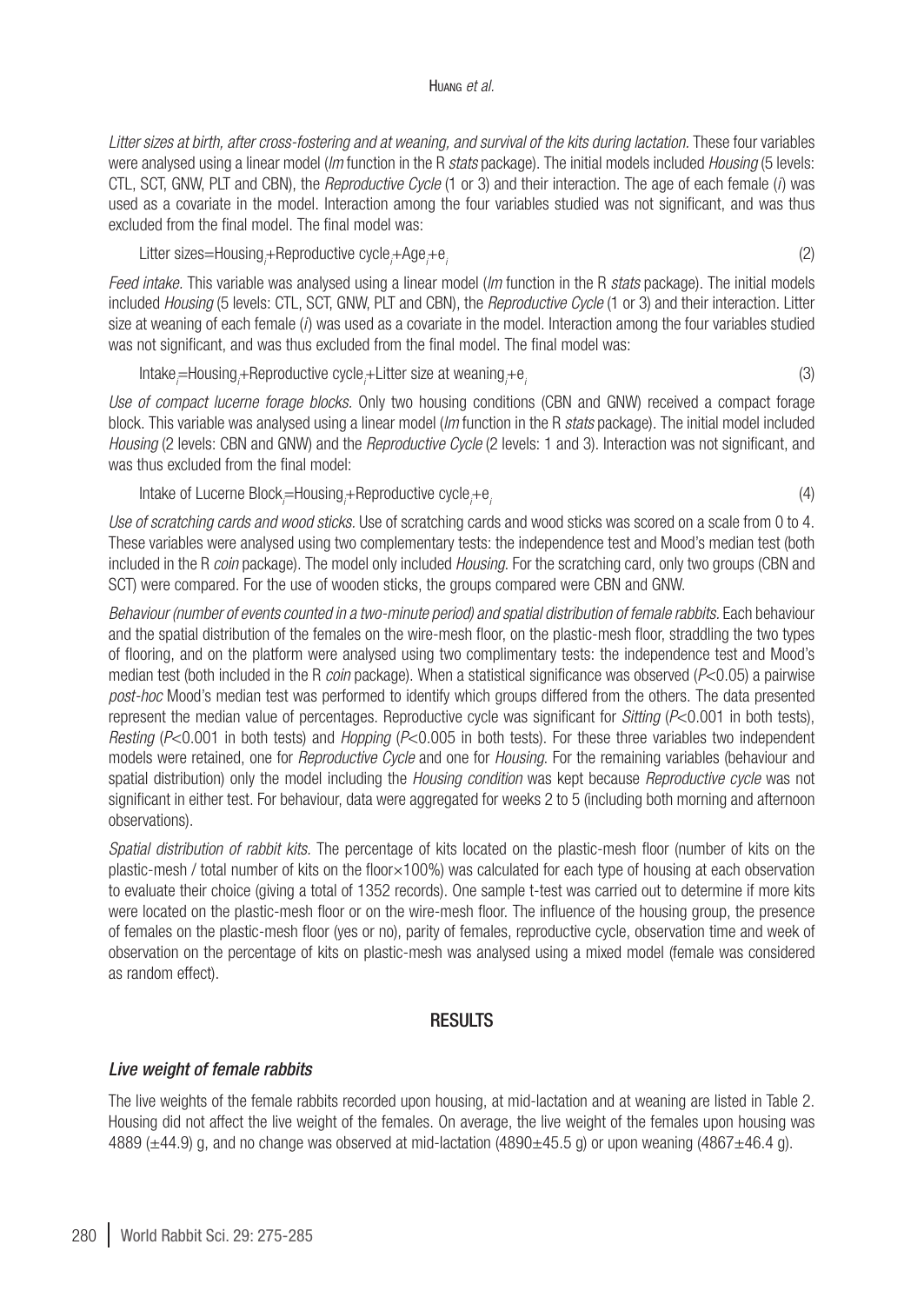<span id="page-6-0"></span>Table 2: Average live weight (in g) of female rabbits upon housing, at mid-lactation and at weaning according to the housing condition. Data aggregated from reproductive cycles 1 and 3. Numbers in brackets are the standard error of each estimated marginal mean. *P*-values for the main effect *Housing condition*.

|                                     | Housing condition <sup>1</sup> |            |            |            |            |                         |  |
|-------------------------------------|--------------------------------|------------|------------|------------|------------|-------------------------|--|
| Live weight                         | CTL                            | SCT        | GNW        | PIT        | CBN        | $P$ -value <sup>2</sup> |  |
| Upon housing (4 d before partum)    | 4907 (83)                      | 4749 (86)  | 4958 (77)  | 4912 (80)  | 4860 (80)  | 0.312                   |  |
| At mid lactation (15 d post-partum) | 4955 (90)                      | 4660 (93)  | 4924 (97)  | 4949 (90)  | 4914 (84)  | 0.092                   |  |
| At weaning (35 d post-partum)       | 5136 (117)                     | 4700 (105) | 4885 (114) | 4918 (117) | 4915 (105) | 0.905                   |  |

1 Housing conditions: Control (CTL), Scratching card (SCT), Gnawing material (GNW), Platform (PLT) and Combination (CBN).

2 The interaction between Housing and Reproductive cycle and the Reproductive Cycle effect were not significantly different from zero (all variables).

### *Reproductive performance (litter size)*

The housing system seemed to have no significantly affected on the number of kits born alive (9.00±0.18), the number alive at weaning (8.16±0.25) and survival of the kits during lactation (90.4±1.9%). The presence of housing enrichments (scratching card, gnawing blocks, platform and their combination) did not influence kit survival during lactation compared to the CTL group.

The number of kits after cross-fostering differed in cycle 1 (8.23  $\pm$ 0.095) and in 3 (10.00  $\pm$ 0.093), and a difference was also observed in the number of weaned kits (cycle 1: 7.18±0.574 *vs.* cycle 3: 9.05±0.560; *P<*0.001). However, the differences caused by the cross-fostering practice did not affect kit survival during lactation  $(88.0\pm4.7\%$  in cycle 1 and 93.0±4.7 % in cycle 3; *P*=0.190).

## *Feed intake during lactation (females and kits)*

Housing conditions did not influence the feed intake of the females and their litters; the daily intake averaged 487±14 g. However, the joint intakes of females and their kits differed between reproductive cycles. Even though the number of kits raised by females in reproductive cycle 3 was higher (10.0 *vs.* 8.2 kits), joint feed intake was higher in reproductive cycle 1 in lactation week 2 (475±11 *vs*. 380±11; *P*<0.01), in lactation week 3 (538±9.9 *vs.* 464±9.7;  $P<0.01$ ) and lactation week 4 (741±23 *vs.* 684±22;  $P=0.034$ ) compared to those in reproductive cycle 3.

### *Use of scratching cards, hard and soft wood sticks and forage blocks*

Scratch cards were used equally by females in the SCT and CBN groups (median use score: 3.0 *vs*. 2.0, respectively; Mood's median test: *P*=0.86 and the independence test: *P*=0.13). Hard wood sticks were not used. Score for the use of soft wood stick did not differ between females in the GNW and CBN group (median values: 2.0 *vs*. 1.0, respectively; Mood's median test: *P*=0.37 and the independence test: *P*=0.53). Use of lucerne forage blocks did not differ between females in the GNW and CBN groups (25.3±2.97 *vs*. 22.6 ±3.18 g/d, respectively; *P*=0.53). However, the use of the lucerne blocks differed between the reproductive cycles 1 and 3 (14.5 g/d *vs.* 33.4 g/d; *P*<0.001).

### *Specific behaviours of female rabbits*

The specific behaviours of the females are summarised in [Table 3.](#page-7-0) *Gnawing* behaviour was the only behaviour that statistically differed among groups ( $P<0.001$ ). This behaviour was observed only among females in the GNW (median frequency 4.69) and CBN (median frequency 2.34) groups. Although not statistically significant (*P*=0.06), when given the opportunity (cage height 60 cm), females in the PLT (median frequency 2.08) and in the CBN (median frequency 3.12) groups did *Rear up*. No scratching was observed, so statistical analysis was not performed.

### *Spatial distribution of female rabbits*

The spatial distribution of females on the different types of flooring and on the platforms is reported in [Table 4](#page-7-1). Independently of the housing condition, females were more frequently observed straddling the mesh and plastic floors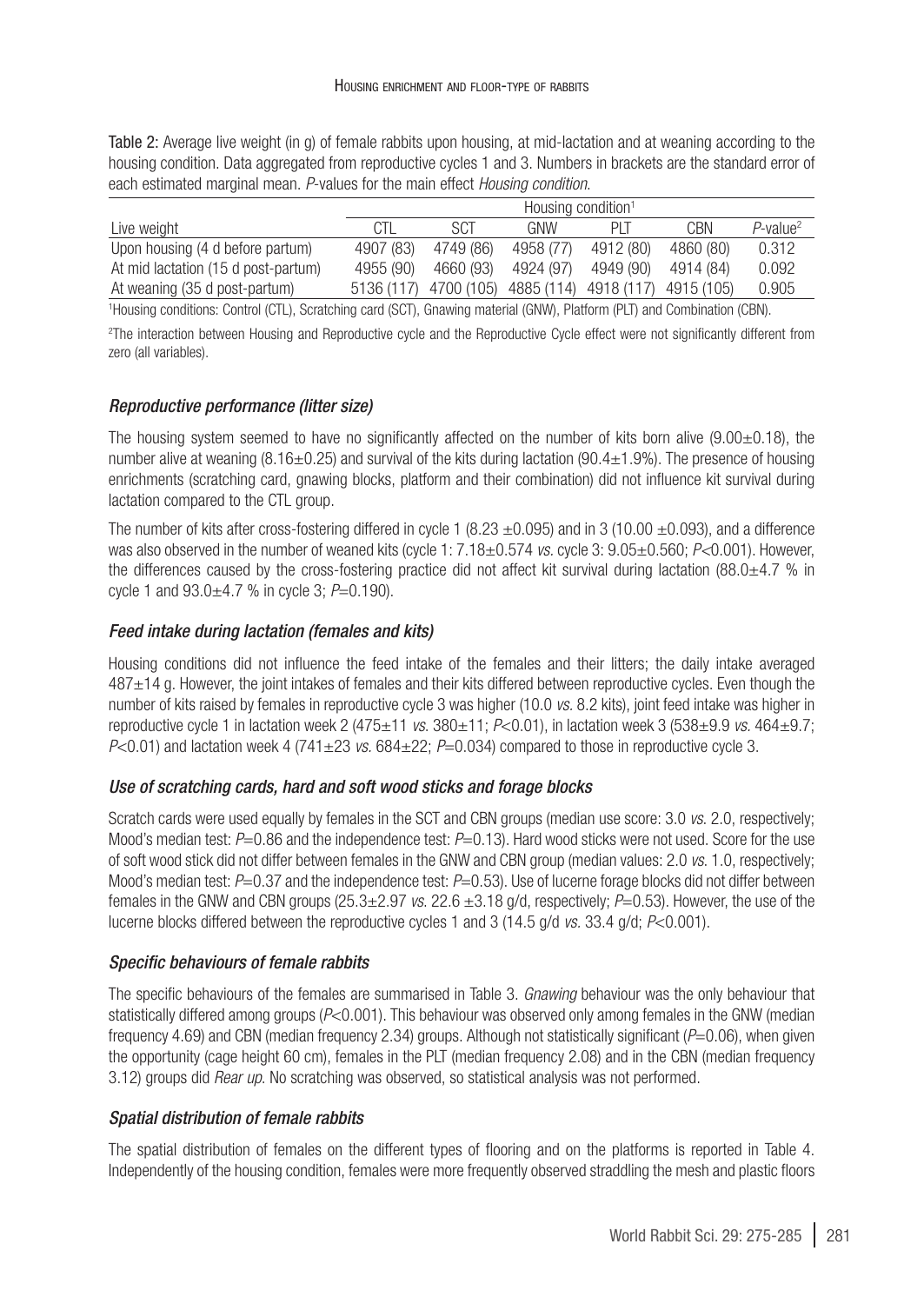#### Huang *et al.*

|                                          | <b>CBN</b>        | <b>SCT</b>      | PLT            | <b>GNW</b>     | <b>CTL</b>     | <b>Sum</b> |
|------------------------------------------|-------------------|-----------------|----------------|----------------|----------------|------------|
| No. of tests (six points per test)       | 256               | 240             | 240            | 228            | 232            | 1196       |
| Females (n)                              | 14                | 14              | 14             | 15             | 15             | 72         |
| Maintenance behaviours (%)               |                   |                 |                |                |                | P-value    |
| Eating                                   | 6.25              | 7.29            | 4.69           | 7.29           | 8.33           | 0.61       |
| Drinking                                 | 1.82              | 2.34            | 2.04           | 2.08           | 2.08           | 0.75       |
| Sitting (active)                         | 12.24             | 9.38            | 9.90           | 13.54          | 11.46          | 0.54       |
| Resting (sitting or lying down inactive) | 6.77              | 2.08            | 4.69           | $\overline{0}$ | 2.08           | 0.29       |
| Comfort behaviours (%)                   |                   |                 |                |                |                |            |
| Grooming                                 | 8.56              | 10.94           | 15.62          | 12.50          | 10.42          | 0.24       |
| Gnawing                                  | 2.34 <sup>a</sup> | $()^{\text{b}}$ | 0 <sup>b</sup> | 4.69a          | 0 <sup>b</sup> | < 0.001    |
| Lying down (active)                      | 45.83             | 50.00           | 51.56          | 47.92          | 53.12          | 0.3319     |
| Investigatory behaviour (%)              |                   |                 |                |                |                |            |
| Rearing up                               | 3.12              | $\Omega$        | 2.08           | $\overline{0}$ | $\Omega$       | 0.06       |
| Locomotory behaviours (%)                |                   |                 |                |                |                |            |
| Hopping                                  | 1.04              | 0.52            | $\overline{0}$ | $\theta$       | 1.04           | 0.43       |
| Jumping                                  | $\Omega$          | $\Omega$        | 0              | $\Omega$       | $\Omega$       | 0.42       |
| Maternal behaviour (%)                   |                   |                 |                |                |                |            |
| Interaction with kits                    | 0.52              | 1.04            | 1.04           | 1.04           | 1.04           | 0.86       |
| Stereotypic behaviours (%)               |                   |                 |                |                |                |            |
| Biting cage bars or feeders              | $\Omega$          | 1.04            | 0.52           | $\theta$       | 1.04           | 0.67       |
| Clawing at cage walls or corners         | $\theta$          | 0               | 0              | $\theta$       | $\mathbf{0}$   | 0.41       |

<span id="page-7-0"></span>Table 3: Median values of female rabbits' behaviours (%) housed in five different cages (CTL: Control, SCT: Scratching paper, GNW: Gnawing material, PLT: Platform and CBN: Combination of SCT, GNW and PLT).

a,bMeans in a row not sharing superscript were significantly different at *P*<0.05.

(median=43.8%), followed by on the plastic mesh (31.2%) and on the wire mesh (18.8%). Obviously, the use of a platform was only counted in housing containing this enrichment (mean values for PLT=1.75% and CBN=4.91%; the median value for CTL, SCT and GNW groups was zero).

# *Spatial distribution of rabbit kits (weeks 4 and 5)*

Rabbit kits were observed only 22 times on the platform. Among the 471 records of kits located on the floor, they were more often observed on plastic-mesh flooring (64.7%) than on wire mesh flooring (35.3%; *P*<0.001). The percentage of kits on plastic-mesh flooring was influenced by the housing group (*P*<0.05), being higher in CTL (73.7%) than

<span id="page-7-1"></span>Table 4: Median values of female rabbits' spatial distribution (frequency) according to the housing system. Data aggregated from lactation weeks 2 to 5 and reproductive cycles 1 and 3.

|                                 | Housing condition <sup>1</sup> |      |      |      | $P$ -value <sup>2</sup> |              |         |
|---------------------------------|--------------------------------|------|------|------|-------------------------|--------------|---------|
| Spatial distribution            | CTL                            | SCT  | GNW  | PIT  | CBN                     | Independence | Mood's  |
| Wire mesh floor                 | 16.3                           | 312  | 25.0 | 21.9 | 18.8                    | 0.281        | 0.156   |
| Plastic mesh floor              | 37.5                           | 22.3 | 312  | 31.2 | 34.4                    | 0.102        | 0.741   |
| Between wire and plastic floors | 50.0                           | 50.0 | 43.8 | 50.0 | 37.5                    | 0.758        | 0.221   |
| On the platform $3$             | Ωp                             | nb   | ∩b   | ∩ab  | ∩a                      | 0.003        | < 0.001 |

1 Housing conditions: Control (CTL), Scratching card (SCT), Gnawing material (GNW), Platform (PLT) and Combination (CBN). 2 Reproductive cycle: *P-*values for independence test (Wire mesh floor=0.122; Plastic mesh floor=0.956; Between wired and plastic floors=0.095; On the platform=0.405) and Mood's median test (Wired mesh floor=0.746; Plastic floor=0.933; Between the wire and plastic floors  $= 0.126$ ; On the platform  $= 1.0$ ).

3 Median values. The mean (±standard deviation) percentage values were: CNT=0.0 (±0.0), SCT=0.0 (±0.0), GNW=0.0 (±0.0), PLT=1.79 ( $\pm$ 5.16) and CBN=4.91 ( $\pm$ 7.43).

a,bMeans in a row not sharing superscript were significantly different at *P*<0.05.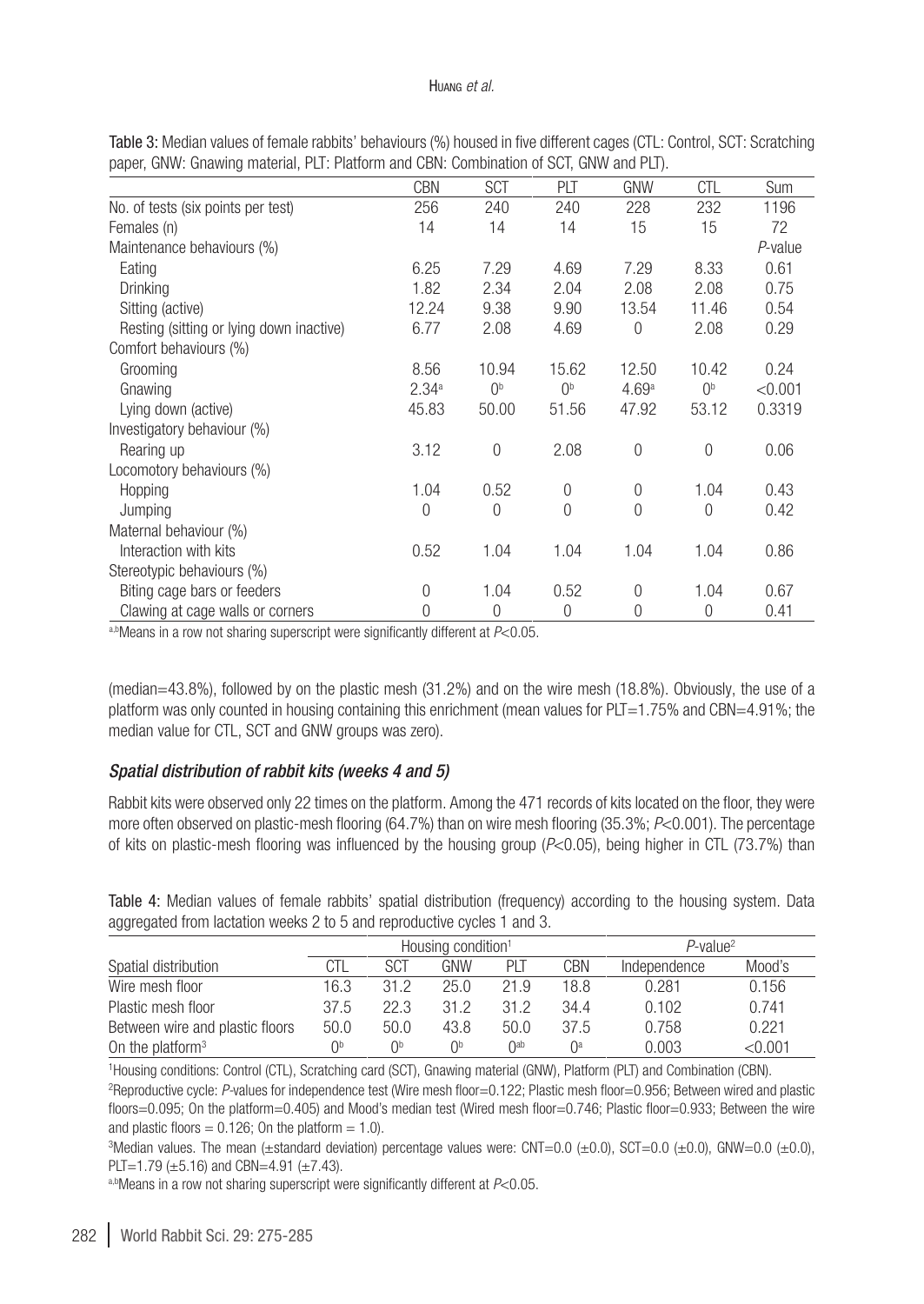other groups (61.2, 61.6, 62.5 and 63.8% for SCT, PLT, GNW and CBN groups, respectively). It was also influenced by the week of observation (83.1, 68.7 and 56.3%, for week 3, 4 and 5, respectively; *P*<0.001).

The percentage of kits observed on the plastic-mesh flooring was influenced by the reproductive cycle (61.7 *vs.* 69.7% for cycle 1 and 3, respectively; *P*<0.05), and the week of observation (83.1, 68.7 and 56.3% for week 3, 4 and 5, respectively; *P*<0.001). The presence of female rabbits on the plastic mesh did not significantly influence the percentage of kits located on the plastic mesh ( $P=0.166$ ).

# **DISCUSSION**

## *Feed intake and performance*

In agreement with most other published studies, the production performance of females was not influenced by provision of gnawing blocks ([Verga](#page-10-8) *et al.,* 2004; [Jordan](#page-10-9) *et al.,* 2008; [Rommers](#page-10-10) *et al.,* 2014) or of a platform [\(Farkas](#page-10-11) *et al.,* [2016](#page-10-11); [Matics](#page-10-12) *et al.,* 2018; [Trocino](#page-10-13) *et al.,* 2019). However, Barge *et al.* [\(2008\)](#page-9-8) reported increased feed intake by females from day 1 to day 19 ( $+556$  g) and an increase in litter size at day 19 ( $+0.75$ ) in a two-floor platform system compared to standard housing. On the contrary, Mirabito *et al.* [\(2000\) observed increased mortality \(+6.8%\)](https://www.linguee.fr/anglais-francais/traduction/on+the+contrary.html) [in fattening rabbits in housing enriched with a wood stick compared to those in non-enriched housing.](https://www.linguee.fr/anglais-francais/traduction/on+the+contrary.html)

## *Behaviour*

Enrichment succeeded in increasing the expression of targeted behaviours. Thus, as expected, *Gnawing* behaviour was observed in female rabbits supplied with gnawing material (soft wood sticks and forage blocks), as confirmed by consumption of the block. Although rarely recorded during direct observations, when provided, the soft wood sticks were used by the females. Additionally, in line with the results of [Princz](#page-10-14) *et al.* (2007), the present study confirmed that the rabbits preferred soft wood to hard wood, as hard wood sticks were not used at all.

The presence of a platform offers more opportunities for movement (standing up and jumping) and exercise thanks to the increased functional area. It also offers females the possibility of escaping from their offspring once the kits leave the nest box ([Mirabito](#page-10-15) *et al.,* 1999; Mikó *et al.,* 2014). In our study, both standing up and jumping behaviour were observed in the groups whose housing included a platform, but rarely. When enrichments were combined, their use was no different from when each enrichment was provided alone. This result suggests there was no compensation, reorientation or overuse of enrichment in single-enriched housing.

The frequency of females observed on the platform was also low compared to that reported in the literature (55.9-67.1% according to Mikó *et al.,* 2014). In fact, the period when females need to escape from their kits is relatively short, as it is only after the kits reach 15-18 d of age that they are more often outside the nest than inside ([Coureaud](#page-9-9) *et al.,* 2008) and the nest box is usually removed after 21 d of lactation. Some authors found that females spend more time on the platform when their kits begin to leave the nest box, and more time on the bottom level when the kits themselves started jumping up onto the platform [\(Mirabito](#page-10-15) *et al.,* 1999; Mikó *et al.,* 2014). The low occupancy of platform in the present study could be explained by the position of the platform in the cage. As it was placed in the middle of the housing, only two edges were in contact with the sides of the housing rather than three. This could trigger a fear of emptiness in the females and hence limit their use. However, the use of a platform could also create hygiene problems from faeces and urine possibly falling onto animals located underneath it. In growing rabbits, Gerencsér *et al.,* (2016) reported higher animal density in front of the platforms than underneath them (13.3 *vs*. 8.3 rabbits/m2 ). They also observed a clear preference for the second level of platforms compared to the first one. Szendrő *et al.* (2012) used drip trays below each platform to collect urine and faeces which resulted in the rabbits spreading out more evenly in the pen. No sign of rabbits being dirty from the urine or faeces was observed in our study. This is not surprising, as the platform was rarely used.

In the experimental conditions used in the present study, the expected species-specific behavioural traits of rabbits such as gnawing, rearing up, hopping, jumping, and clawing were rarely observed during direct recording. This is in line with [Rommers](#page-10-10) *et al.* (2014), who observed few animals occupied with the enriched materials, and no effect of gnawing stick on abnormal behaviour was observed. The use of housing enrichment by rabbits in the present study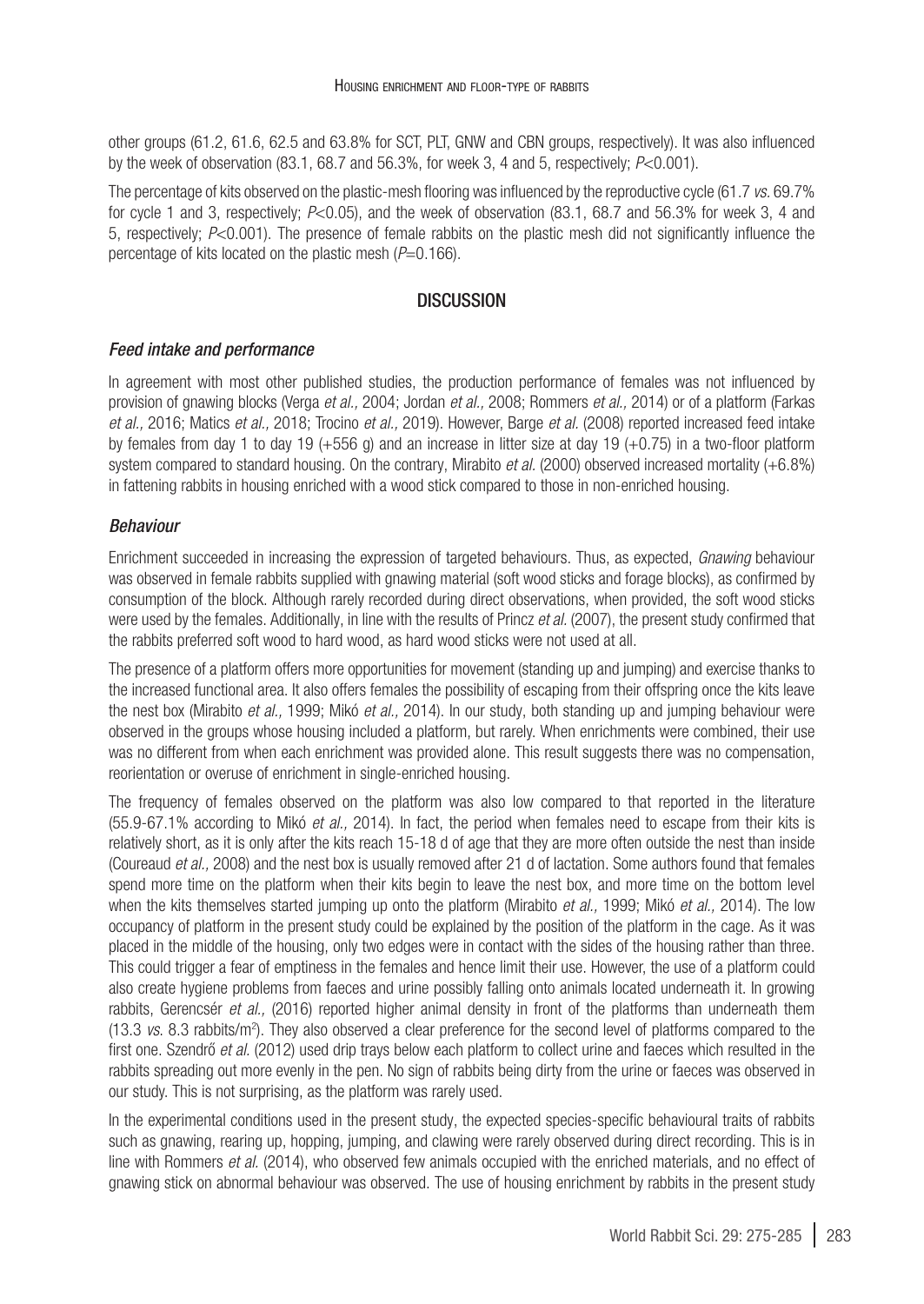may be underestimated due to the method of observation used (direct observation), which took place for a short period in daytime. According to [Jordan](#page-10-16) *et al.* (2011), the difference in the daily rhythm and duration of individual behavioural patterns in rabbits in enriched and non-enriched housing was mostly expressed around the time the light changes. Mikó *et al.* (2014) also observed that females spent more time on the platform during the active period (23:00-4:30) than during the light period (6:00-17:00). Similarly, [Lang and Hoy \(2011](#page-10-17)) also found growing rabbits spent more time on the platform at night than during the day. Dynamic observations using video recording are needed to complete longitudinal static observations. However, by presenting enrichments to the rabbits we enabled them to choose to use the enrichments or not. To give them the opportunity to perform this behaviours, although it is not observed that often, is also important from a welfare point of view.

#### *Flooring type*

Under farming conditions, rabbits are kept on wire-mesh flooring most of the time, which ensures good hygienic conditions as they are separated from their droppings. However, pododermatitis is frequently observed in females ([Rosell and de la Fuente, 2013](#page-10-18)). The provision of a plastic footrest placed on the wire mesh floor is recommended to provide a comfortable resting area and avoid footpad injuries ([Rosell and de la Fuente, 2009](#page-10-5) and [2013](#page-10-18)). In the present study, both females and kits were observed more frequently on the plastic-mesh flooring, suggesting that it is more comfortable for the animals than wire. This is in line with the results of Mikó *et al.* (2014), who observed a preference of females for a plastic-mesh platform over a wire-mesh platform.

#### CONCLUSION

Providing female rabbits with simple enrichments appeared to stimulate specific behaviours like *gnawing*, *rearing up*  and *scratching*. These targeted behaviours are sometimes difficult to measure using direct observations made during the day. Farmers' working conditions and work time as well as their income should be evaluated in further studies to assess the sustainability of such housing modifications.

Acknowledgements: The 3L project (Living Lab Lapins) was funded by CLIPP, *Région Occitanie* and FEDER. Housing systems were designed using a participatory approach and we thank all members of the 3L consortium, which brings together different stakeholders linked with the rabbit industry: farmers, breeders, housing manufacturers, veterinarians, feed manufacturers, slaughterers and NGOs for the defence of animal welfare.

#### **REFERENCES**

- <span id="page-9-7"></span>Altmann J. 1974. Observational study of behavior:<br>sampling methods *Behaviour 49: 227-266* sampling methods. *Behaviour*, 49: *<https://doi.org/10.1163/156853974X00534>*
- <span id="page-9-2"></span>Animal Welfare Committee. 2009. Five Freedoms. *Available at [https://webarchive.nationalarchives.gov.](https://webarchive.nationalarchives.gov.uk/20110909181150/http://www.fawc.org.uk/freedoms.htm) [uk/20110909181150/http://www.fawc.org.uk/freedoms.](https://webarchive.nationalarchives.gov.uk/20110909181150/http://www.fawc.org.uk/freedoms.htm) [htm](https://webarchive.nationalarchives.gov.uk/20110909181150/http://www.fawc.org.uk/freedoms.htm). Accessed February 2021.*
- <span id="page-9-3"></span>ANSES. 2018. ANSES proposes a definition of animal welfare and sets the foundation for its research and expert appraisal work. *Available at [https://www.anses.fr/en/content/anses](https://www.anses.fr/en/content/anses-proposes-definition-animal-welfare-and-sets-foundation-its-research-and-expert)[proposes-definition-animal-welfare-and-sets-foundation-its](https://www.anses.fr/en/content/anses-proposes-definition-animal-welfare-and-sets-foundation-its-research-and-expert)[research-and-expert](https://www.anses.fr/en/content/anses-proposes-definition-animal-welfare-and-sets-foundation-its-research-and-expert). Accessed February 2021.*
- <span id="page-9-8"></span>Barge P., Masoero G., Chicco R. 2008. Raising rabbit does in platform cages. *In Proc.: 9th World Rabbit Congress, 10-13 June, 2008. Verona, Italy. 1:1153-1158.*
- <span id="page-9-5"></span>Buijs S., Maertens L., Hermans K., Vangeyte J., Tuyttens F.A.M. 2015. Behaviour, wounds, weight loss and adrenal weight of rabbit does as affected by semigroup housing. *Appl. Anim. Behav. Sci. 172: 44-51. <https://doi.org/10.1016/j.applanim.2015.09.003>*
- <span id="page-9-4"></span>Baumans, V. 2005. Environmental enrichment for laboratory rodents and rabbits: requirements of rodents, rabbits, and research. *Ilar Journal*, *46: 162-170. <https://doi.org/10.1093/ilar.46.2.162>*
- <span id="page-9-9"></span>Coureaud G., Fortun-Lamothe L., Rödel H.G., Monclús R., Schaal B. 2008. The developing rabbit: some data related to the behaviour, feeding and sensory capacities between birth and weaning. *INRA-Prod. Anim. 21: 231-238. [https://doi.org/10.20870/](https://doi.org/10.20870/productions-animales.2008.21.3.3395) [productions-animales.2008.21.3.3395](https://doi.org/10.20870/productions-animales.2008.21.3.3395)*
- <span id="page-9-0"></span>Coureaud G., Rödel H.G., Le Normand B., Fortun-lamothe L. 2015. Habitat et Comportement. *In: Gidenne T. (Eds), Le lapin de la biologie à l'élevage, Editions Quae, Versailles, France, pp. 107-136.*
- <span id="page-9-6"></span>Dixon L.M., Hardiman J.R., Cooper J.J. 2010. The effects of spatial restriction on the behavior of rabbits (*Oryctolagus cuniculus*). *Journal of Veterinary Behavior: Clinical Applications and Research, 5: 302-308. <https://doi.org/10.1016/j.jveb.2010.07.002>*
- <span id="page-9-1"></span>EFSA AHAW Panel 2020. Scientific Opinion on the health and welfare of rabbits farmed in different production systems. *EFSA Journal, 18: 5944*. *<https://doi.org/10.2903/j.efsa.2020.5944>*